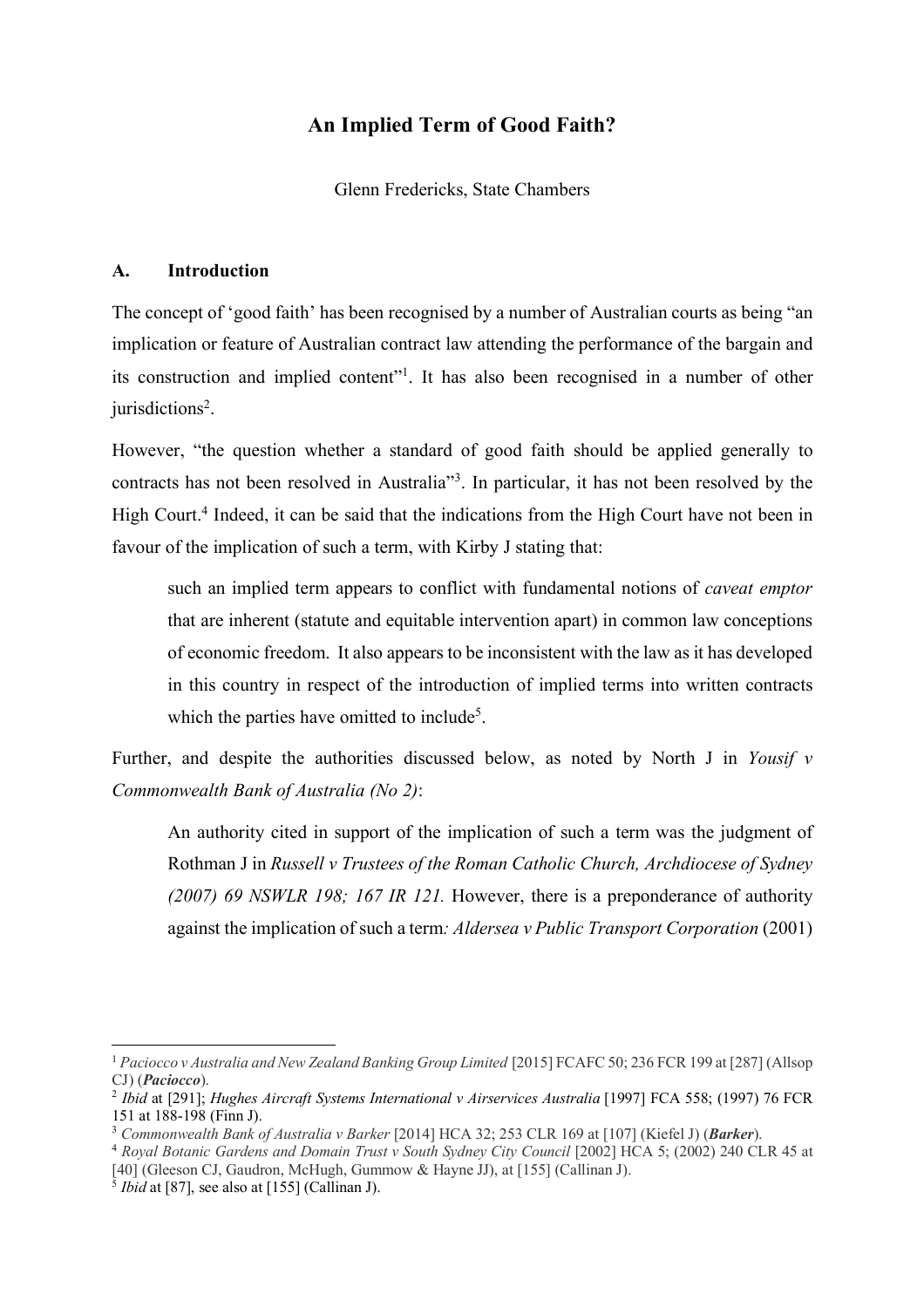3 VR 499; *Walker v Citigroup Global Markets Pty Ltd* (2005) 226 ALR 114; *McDonald v Parnell Laboratories (Aust) Pty Ltd (2007) 168 IR 375.* 6

This paper will firstly consider how a term of good faith might be defined (that is, what rights or obligations are encompassed by the term) by reference to Australian and foreign law. It will then look at instances where the term is imposed by statute before considering what future there is for the term post-*Barker*.

# **B. What is encompassed by the good faith term?**

Consistent with the uncertainty as to whether the implication of a good faith term is part of Australian law, there is no authoritative Australian statement as to the content of the term7.

Sir Anthony Mason suggested that the content is:

"*(1) an obligation on the parties to co-operate in achieving the contractual objects (loyalty to the promise itself);* 

*(2) compliance with honest standards of conduct;*

*(3) compliance with standards of conduct which are reasonable having regard to the interests of the parties.*"8

However, this is not necessarily the definition which has been adopted by the courts.

# New South Wales

In New South Wales, the starting point to considering the meaning of the term, is the decision of the NSW Court of Appeal in *Renard Constructions (ME) Pty Ltd v Minister for Public Works*<sup>9</sup>. In his judgment, Priestly JA engaged in a lengthy consideration of the meaning and antecedents of good faith and considered its requirements in terms of reasonableness<sup>10</sup> and as excluding conduct not in good faith $11$ .

His Honour also stated:

 $\overline{\phantom{a}}$ 

<sup>6</sup> [2009] FCA 656 at [106].

<sup>7</sup> J Carter *Good Faith in Contract: Why Australian Law Is Incoherent,* Legal Studies Research Paper No. 14/38 University of Sydney April 2004.

<sup>8</sup> A.F. Mason , *Contract, Good Faith and Equitable Standards in Fair Dealing* (2000) 116 *The Law Quarterly Review* 66, 6, cited in *Alcatel Australia Ltd v Scarcella* [1998] NSWSC 483; 44 NSWLR 349 (*Alcatel*) at 367 per Sheller JA.

<sup>9</sup> (1992) 26 NSWLR 234 (*Renard*).

<sup>10</sup> *Ibid* at 263.

<sup>11</sup> *Ibid* at 266.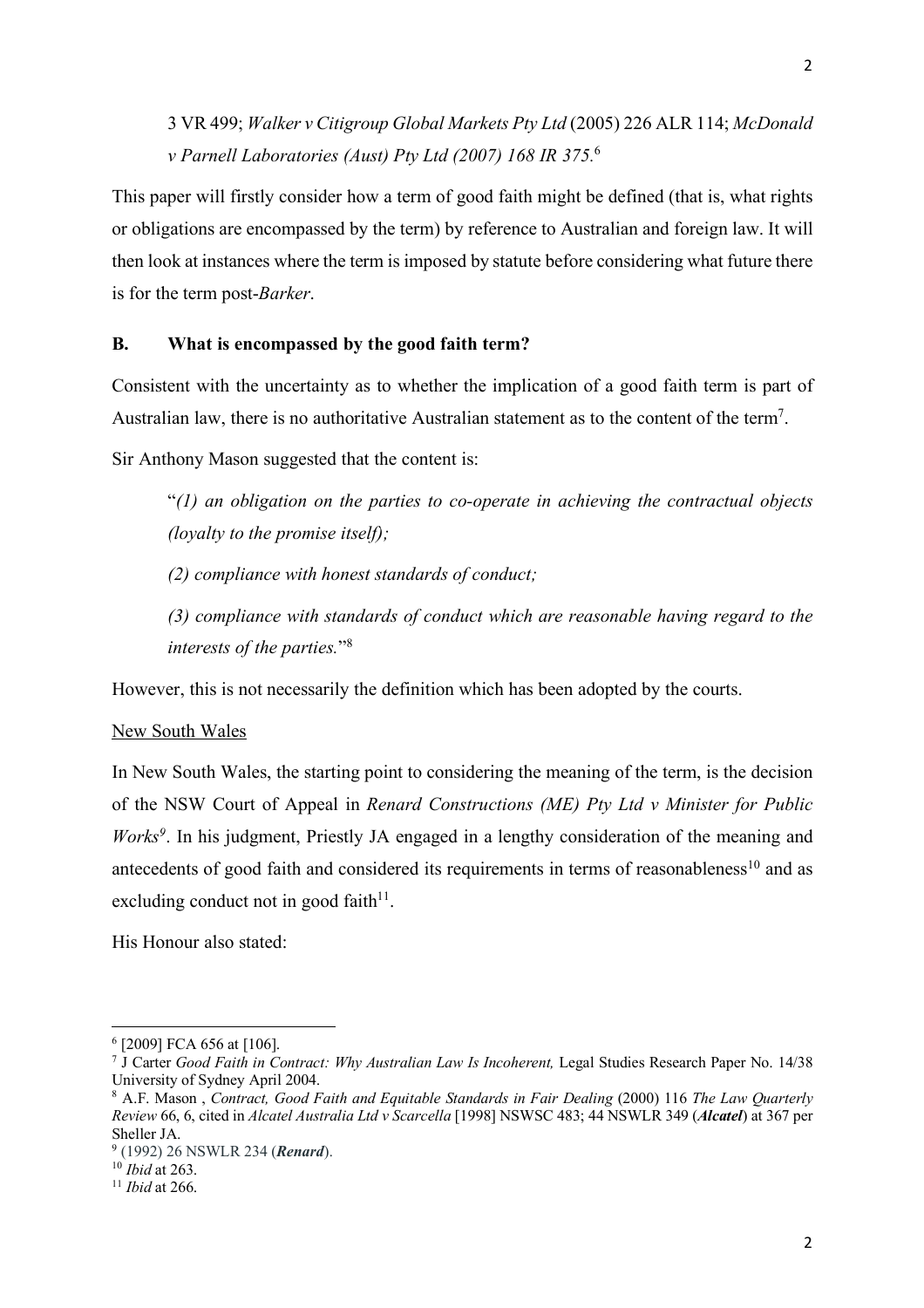people generally… have grown used to the courts applying standards of fairness to contract which are wholly consistent with the existence in all contracts of a duty upon the parties of good faith and fair dealing in its performance12*.*

and

Similarly, there is a close association of ideas between the terms unreasonableness, lack of good faith, and unconscionability. Although they may not be always co-extensive in their connotations, partly as a result of the varying senses in which each expression is used in different contexts, there can be no doubt that in many of their uses there is a great deal of overlap in their content, particularly in the kind of situation being discussed in the present case. <sup>13</sup>

In *Alcatel*, Sheller JA considered a term of reasonableness and good faith. Sheller JA said that there could be an obligation of good faith implied into commercial contracts and stated that  $14$ .

If a contract confers power on a contracting party in terms wider than necessary for the protection of the legitimate interests of that party, the courts may interpret the power as not extending to the action proposed by the party in whom the power is vested or, alternatively, conclude that the powers are being exercised in a capricious or arbitrary manner or for an extraneous purpose, which is another [way] of saying the same thing. Thus, a vendor may not be allowed to exercise a contractual power where it would be unconscionable in the circumstances to do so.

His Honour concluded:

The decisions in *Renard Constructions* and *Hughes Bros* mean that in New South Wales a duty of good faith, both in performing obligations and exercising rights, may by implication be imposed upon parties as part of a contract. There is no reason why such a duty should not be implied as part of this lease. <sup>15</sup>

In *Burger King Corporation v Hungry Jack's Pty Limited*<sup>16</sup>, the term was described as a conjunction of "good faith and reasonableness"<sup>17</sup>.

<sup>12</sup> *Ibid* at 268.

<sup>13</sup> *Ibid* at 265.

<sup>14</sup> *Ibid* at 368.

 $15$  At 369.

<sup>16</sup> [2001] NSWCA 187; 69 NSWLR 558 (*Burger King*).

<sup>17</sup> *Ibid* at [181].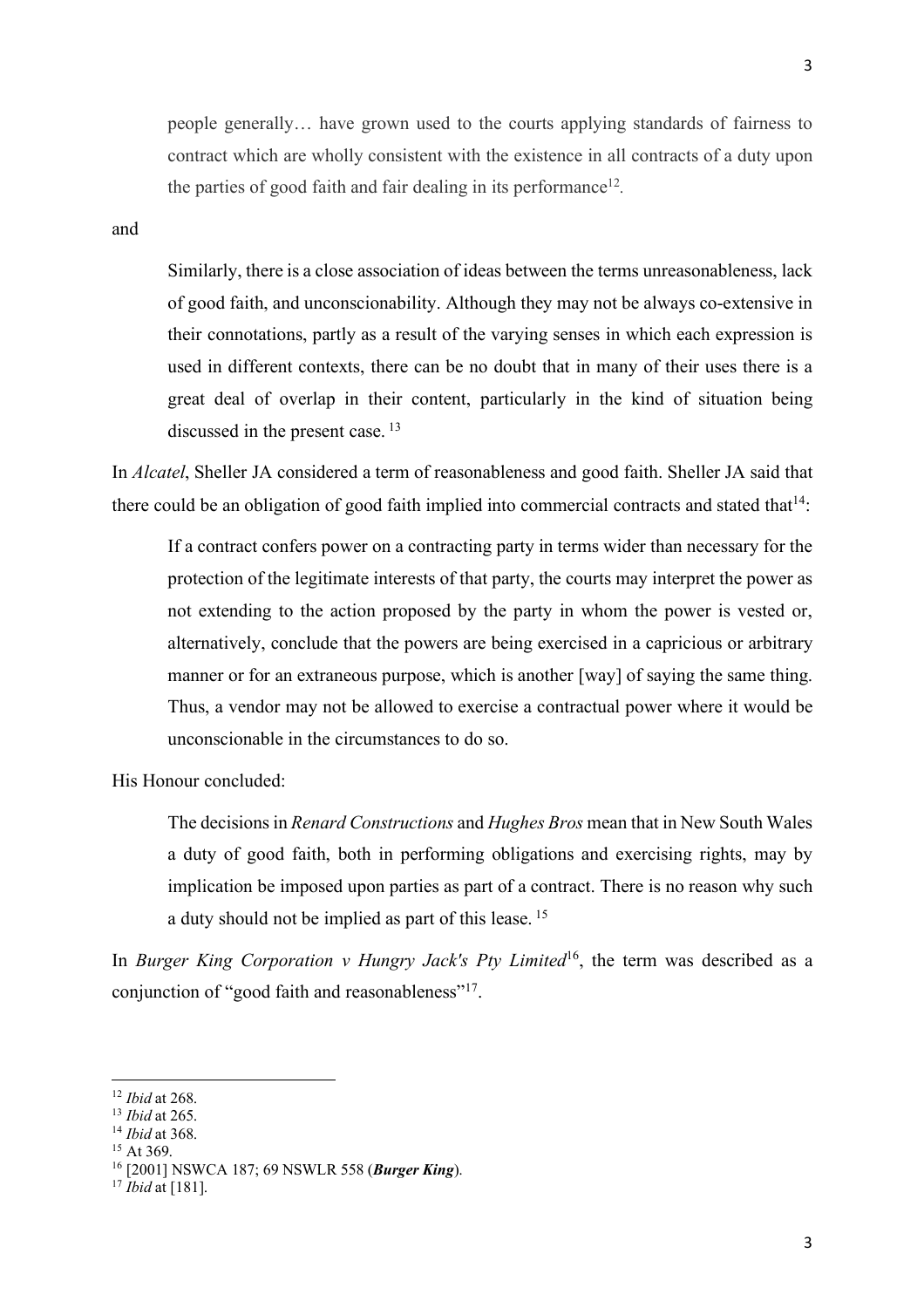It should be noted that there has been some resistance to recognising the existence of an implied term of good faith in all contracts. In *CGU Workers Compensation (NSW) Ltd v Garcia*18, Mason P stated that *Renard* and *Burger King* "do not establish that such an implied term is to be inserted into every contract or even into every aspect of a particular contract"<sup>19</sup>.

More recently in the Federal Court, Allsop CJ, summarised the obligation imposed by the term<sup>20</sup> as being:

an obligation to act honestly and with a fidelity to the bargain; an obligation not to act dishonestly and not to act to undermine the bargain entered or the substance of the contractual benefit bargained for; and an obligation to act reasonably and with fair dealing having regard to the interests of the parties (which will, inevitably, at times conflict) and to the provisions, aims and purposes of the contract, objectively ascertained.

His Honour (when President of the NSW Court of Appeal) had previously stated that:

What the phrase "good faith" signifies in any particular context and contract will depend on that context and that contract. A number of things, however, can be said as to the place of good faith in the operation of the common law in Australia. The phrase does not, by its terms, necessarily import, or presumptively introduce, notions of fiduciary obligation familiar in equity or the law of trusts. Nor does it necessarily import any notion or requirement to act in the interests of the other party to the contract<sup>21</sup>.

In *Barker*, Keifel J stated that "fairness in dealings between contracting parties may be understood as an aspect of the duty of good faith... and is wider than that of honesty<sup>"22</sup>.

In considering what a good faith term might encompass, it is also important to have regard to the potential boundaries set by *Barker*. In *Barker*, the High Court found that there was not an implied term of trust and confidence implied by law into contracts of employment. This term was:

<sup>18</sup> [2007] NSWCA 193, 69 NSWLR 680 (*CGU*).

<sup>19</sup> *Ibid* at [131], Hodgson (at [159]) and Santow JJA (at [168]) agreeing. See also *United Group Rail Services Limited v Rail Corporation New South Wales* [2009] NSWCA 177, 74 NSWLR 618 at [69] (Allsop P) (*United Group*).

<sup>20</sup> *Paciocco* at [288].

<sup>21</sup> *United Group* at [70].

<sup>22</sup> *Barker* at [104].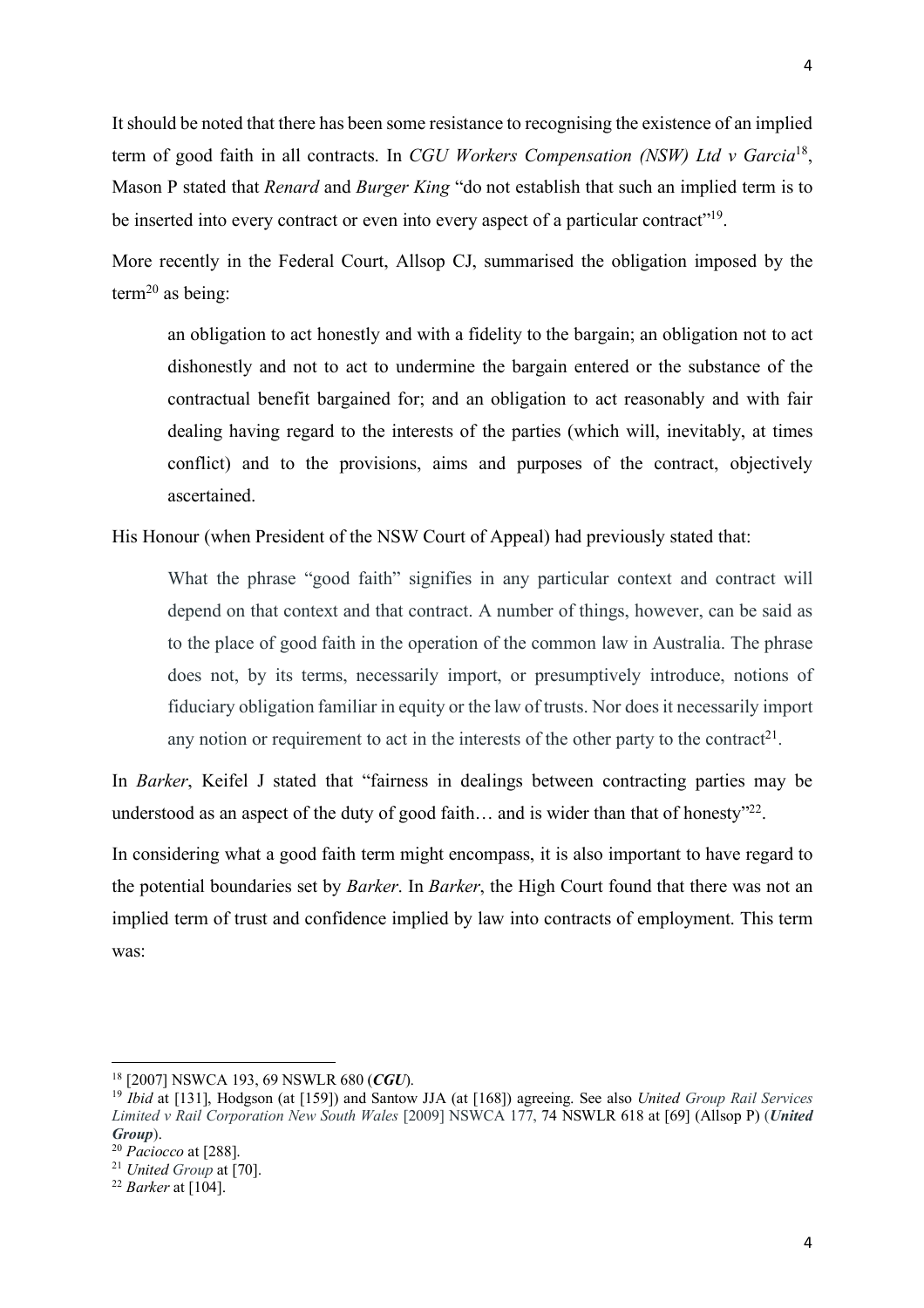that neither party will, without reasonable cause, conduct itself in a manner likely to destroy or seriously damage the relationship of trust and confidence between them.<sup>23</sup>

Before the decision in *Barker,* it was often the case that good faith, and trust and confidence terms, were pleaded as the one term<sup>24</sup>. Further, one can see that there will be some overlap between the two terms. However, it must be that the scope of the trust and confidence term sets some limit on what a good faith term might encompass. It is unlikely that the High Court would approve a good faith term which was simply a re-badging of the trust and confidence term.

The good faith term may also need to be distinguished from the duty of parties to co-operate. This is not a general obligation to co-operate or to act co-operatively. Rather, it "is anchored upon the need for one party to take a positive step without which the other party is unable to enjoy a right or benefit conferred upon it by the contract."25.

Having regard to these boundaries, we are possibly left with a definition which reflects the Canadian or US positions described below.

### Other jurisdictions

There have been some pronouncements by English courts that a term of good faith is generally implied into contracts. However, the Court of Appeal has stated "that English law does not recognise any general duty of good faith in matters of contract"<sup>26</sup>.

The implication of a term of good faith has been recognised in Canada and the United States. The Supreme Court of Canada recognised that Anglo-Canadian law had:

resisted acknowledging any generalized and independent doctrine of good faith performance of contracts. The result is an "unsettled and incoherent body of law" that has developed "piecemeal" and which is "difficult to analyze.<sup>27</sup>

### Accordingly, the Court determined that:

it is time to take two incremental steps in order to make the common law less unsettled and piecemeal, more coherent and more just. The first step is to acknowledge that good faith contractual performance is a general organizing principle of the common law of

<sup>23</sup> *Ibid* at [15] (French CJ, Bell & Keane JJ).

<sup>24</sup> J. Riley "Siblings But Not Twins" (2012) 36 *MULR* 521.

<sup>25</sup> *Barker* at [89] per Kiefel J quoting with approval the majority in *Commonwealth Bank of Australia v Barker* (2013) 214 FCR 450; see also E. Peden, "Good Faith in the Performance of Contracts", *Lexis Nexis Butterworths* 2003 at [6.6] to [6.9].

<sup>26</sup> *MSC Mediterranean Shipping Company S.A v Cottonex Anstalt S.A*. [2016] EWCA Civ 789 at [45] (Moore-Bick LJ).

<sup>27</sup> *Bhasin v. Hrynew*, 2014 SCC 71, [2014] 3 S.C.R. 494 at [32].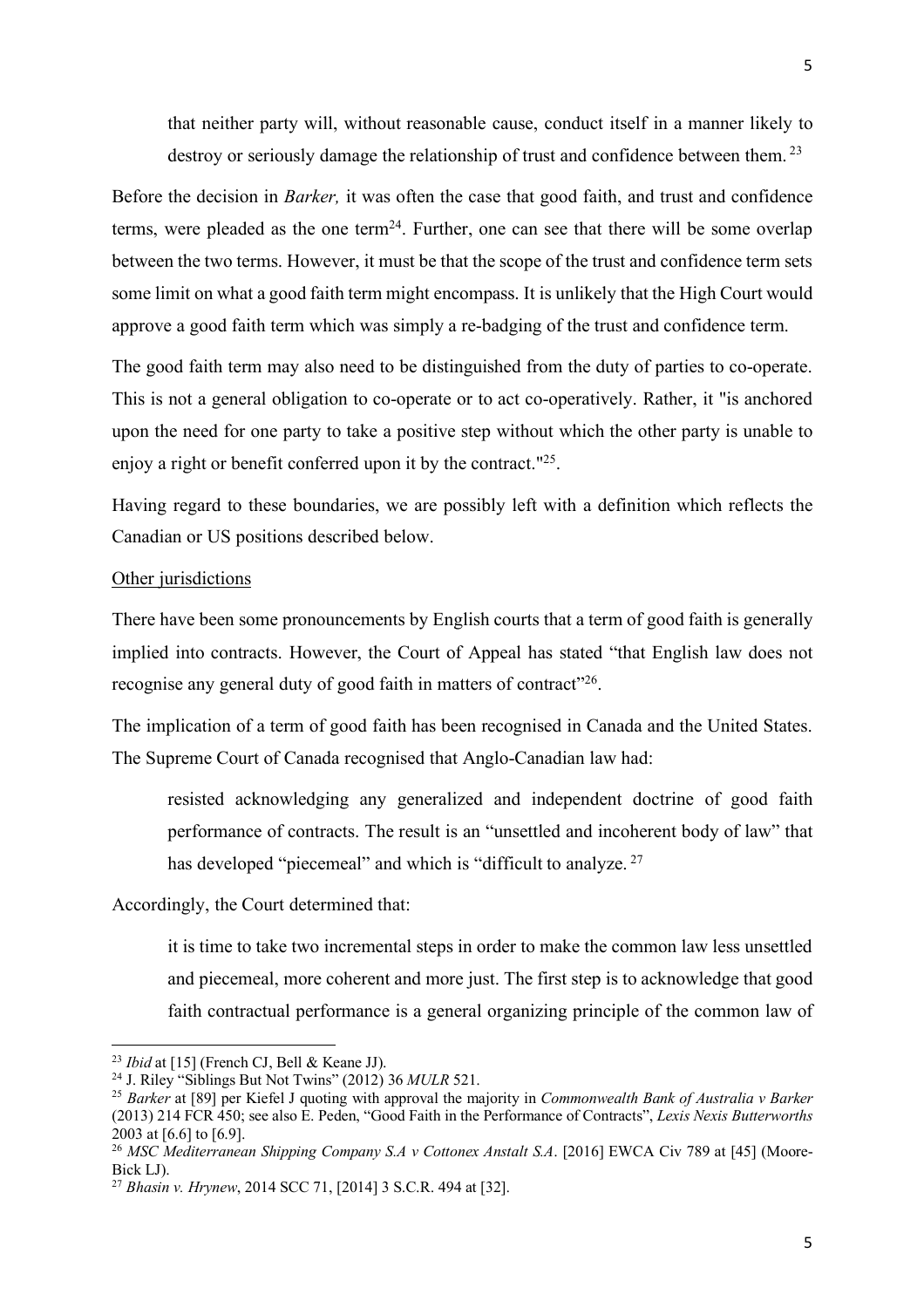contract which underpins and informs the various rules in which the common law, in various situations and types of relationships, recognizes obligations of good faith contractual performance. The second is to recognize, as a further manifestation of this organizing principle of good faith, that there is a common law duty which applies to all contracts to act honestly in the performance of contractual obligations. <sup>28</sup>

In the United States, *The Uniform Commercial Code* (2012)<sup>29</sup> states at §1-304:

Every contract or duty within this Act imposes an obligation of good faith in its performance or enforcement.

Good faith itself is defined in §1-201 as "honesty in fact and the observance of reasonable commercial standards of fair dealing".

Further, **§**205 of the *Restatement (Second) Contracts* (1979)

Every contract imposes upon each party a duty of good faith and fair dealing in its performance and its enforcement.

# **C. The Legislative Framework**

The legislative framework is important for two reasons. First, in considering where good faith obligations may be found in contracts, it is important to consider where statute might impose (directly or indirectly) an obligation on parties to act towards each or utilise their respective rights under the contract in good faith.

Secondly, in considering the issue of a possible implied term of trust & confidence, the High Court paid close attention to the statutory framework in place which dealt with employment relationships, referring to the "symbiotic relationship" of legislation and the common law"30. Accordingly, it may be that the more Australian parliaments have addressed the issue of where good faith obligations should be imposed, the less need there is for the common law to recognise such a term.

In this respect, the following are instances of where good faith obligations are imposed on parties to a contract:

 $\overline{a}$ 

<sup>28</sup> *Ibid* at [33].

<sup>29</sup> S.J. Burton, "History and Theory of Good Faith Performance in the United States" (1995) *U Iowa Legal Studies Research Paper* No. 2017-08: "The now-considerable case law has taken on a distinctly free market orientation, regularly construing good faith to protect and serve the parties' justified expectations arising from their promises". <sup>30</sup> *Barker* at [17] (French CJ, Bell and Keane JJ).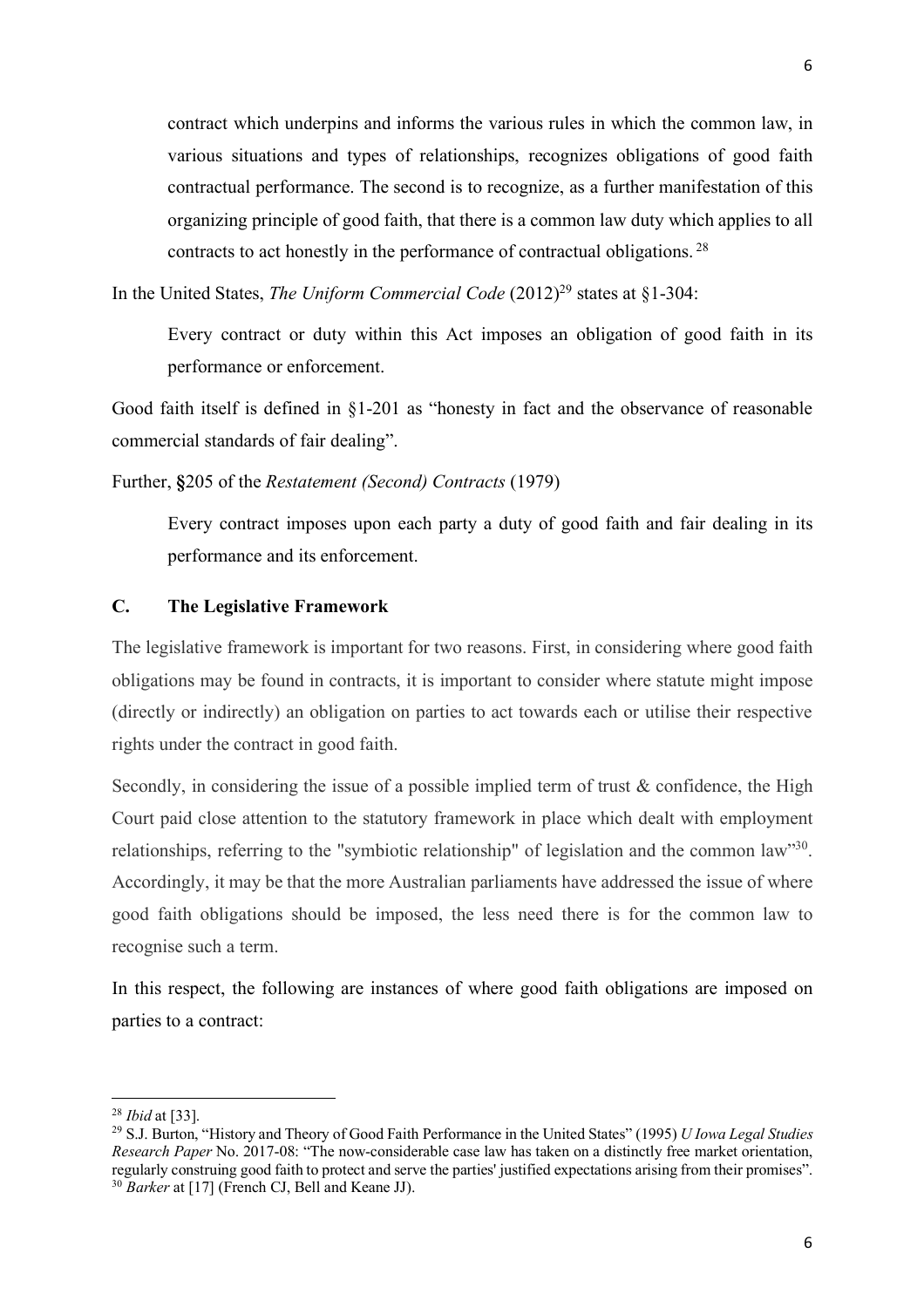#### Franchising Code of Conduct

Clause 6(1) of the *Franchising Code of Conduct* provides that "Each party to a franchise agreement must act towards another party with good faith, within the meaning of the unwritten law from time to time" (emphasis added). Further, while referring to the unwritten law, subclause (3) provides that, in considering whether a party has contravened subclause (1), "the court may have regard to:

- (a) whether the party acted honestly and not arbitrarily; and
- (b) whether the party cooperated to achieve the purposes of the agreement"

### ASIC Act

The *Australian Securities and Investment Commission Act 2001* (Cth), imposes what might be regarded as an indirect obligation of parties to a contract to act in good faith. Section 12CB of that Act imposes a prohibition on a person engaging in conduct which is unconscionable in connection with the supply of acquisition of financial services. Section 12CC then provides that Court may have regard to the extent to which "the supplier and the service recipient acted in good faith" in considering whether there has been a breach of section 12CB.

#### ACL

 $\overline{\phantom{a}}$ 

The *Australian Consumer Law* operates in a similar manner to the *ASIC Act*, with section 22 providing that a court may have regard to "the extent to which the supplier and the customer acted in good faith" in determining whether the obligation under section 21, to not engage in unconscionable conduct with respect to the supply of goods and services, has been breached.

### Insurance Contracts Act:

The *Insurance Contracts Act 1984* (Cth) does not deal with the concept of good faith, but with the concept of utmost good faith (*uberrima fides*).31 Section 13(1) provides that "a contract of insurance is a contract based on the utmost good faith and there is implied in such a contract a provision requiring each party to it to act towards the other party, in respect of any matter arising under or in relation to it, with the utmost good faith".

compel full and frank disclosure;

<sup>&</sup>lt;sup>31</sup> "The duty of utmost good faith has been said to:

impose principles of fairness and honesty,

require notice of important obligations;

<sup>•</sup> necessitate avoidance of conflicts of interest; and

<sup>•</sup> oblige a timely response to a claim for indemnity."

*Matton Developments Pty Ltd v CGU Insurance Limited (No 2)* [2015] QSC 72 at [246] (footnotes omitted).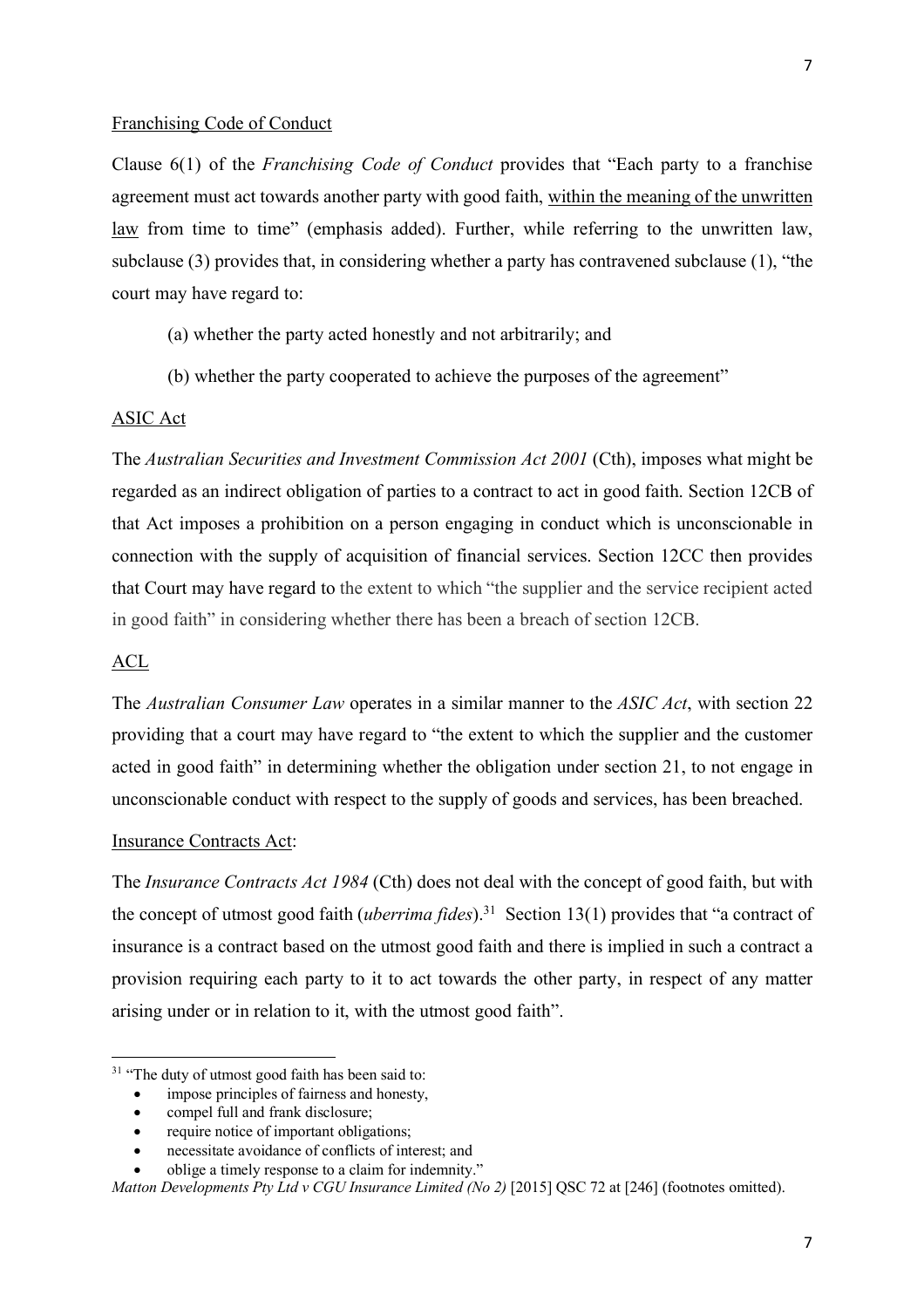There is not a statutory obligation on parties to deal with each other in good faith. This can be contrasted with, for example, the situation in New Zealand where the *Employment Relations Act 2000* (NZ) provides that the parties to an employment relationship:

(a) must deal with each other in good faith; and

(b) without limiting paragraph (a), must not, whether directly or indirectly, do anything—

(i) to mislead or deceive each other; or

(ii) that is likely to mislead or deceive each other.<sup>32</sup>

### **D. The good faith term post-***Barker*

The final issue addressed by this paper is what the future might be for the general implication of a good faith term into contracts. As noted above, despite some assertions that a term of good faith is part of the law of Australia, it is doubtful that this is so. Further, the approach of the High Court in considering an implied term of trust and confidence may suggest that the Court would not be likely to find that the good faith term is generally implied.

In *Barker*, the plurality made a number of statements as to how the implication of terms should be considered, and said that the:

common law in Australia must evolve within the limits of judicial power and not trespass into the province of legislative action.<sup>33</sup>.

[Further, a] judicial announcement of an obligation of mutual trust and confidence, to be applied as an incident of employment contracts and applicable to employers and employees alike, involves the assumption by courts of a regulatory function defined by reference to a broadly framed normative standard.34

The plurality also stated that:

implications in law must be kept within the limits of the judicial function. They are a species of judicial law-making and are not to be made lightly. It is a necessary condition that they are justified functionally by reference to the effective performance of the class

<sup>32</sup> Section 4.

<sup>&</sup>lt;sup>33</sup> At [19] (French CJ, Bell J and Keane J).

<sup>34</sup> *Ibid* at [20].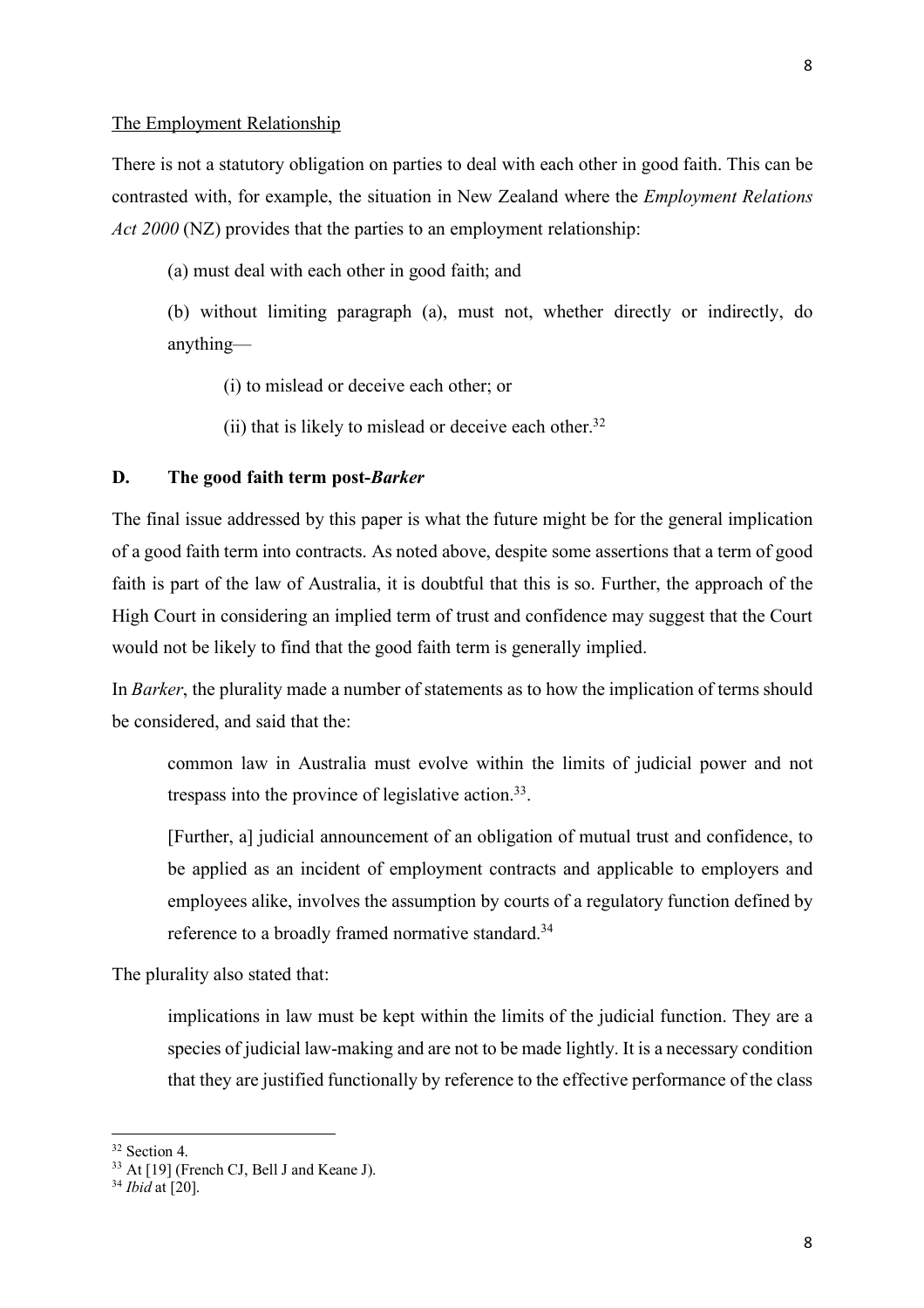of contract to which they apply, or of contracts generally in cases of universal implications, such as the duty to cooperate. Implications which might be thought reasonable are not, on that account only, necessary. The same constraints apply whether or not such implications are characterised as rules of construction.35

However, the plurality did recognise that "[b]roadly framed normative standards are familiar to courts required to apply, in common law or statutory settings, criteria such as "reasonableness", "good faith" and "unconscionability"".<sup>36</sup>

It can be said that, since *Barker*, the courts have continued to show the same reluctance to recognise that the common law implies such a term, particularly in the context of contracts of employment:

- *State of New South Wales v Shaw*<sup>37</sup>: The NSW Court of Appeal found, had it been necessary to decide the issue, that it was not necessary to imply a term of good faith into the contract in question, in light of the statutory and industrial regime which regulated the employment contracts in question.
- *Gramotnev v Queensland University of Technology*38: In this case, Jackson J conducted a review of the authorities<sup>39</sup> before finding that there was no term in the contract in question as pleaded. 40
- *Regulski v State of Victoria*41: The Court recognised that the issue of the implication of a good faith term had been left open by *Barker*. Jessup J stated that, in the context of employment contracts, "I do not believe that the existence of a term expressed as the applicant has done in this case – that the parties 'would act in good faith towards each other' – has ever been suggested"42. However, Jessup J decided that the term did not "come into play" based on the facts of that case.
- *Whelan v Cigarette & Gift Warehouse Pty Ltd*<sup>43</sup>. The Court stated that it did "not consider that Australian law implies such duty into contracts of employment"44 on

<sup>35</sup> *Ibid* at [29].

<sup>36</sup> *Ibid* at [20].

<sup>&</sup>lt;sup>37</sup> [2015] NSWCA 97.

<sup>38</sup> [2015] QCA 127; 251 IR 448.

<sup>39</sup> At [157]-[171].

<sup>40</sup> At [172].

<sup>41</sup> [2015] FCA 206 (Jessup J); see also *Four yearly review of modern awards* [2016] FWCFB 6836 (22 September 2016) at [66].

<sup>42</sup> *Ibid* at [219].

<sup>43</sup> [2017] FCA 1534 (Collier J).

<sup>44</sup> *Ibid* at [217].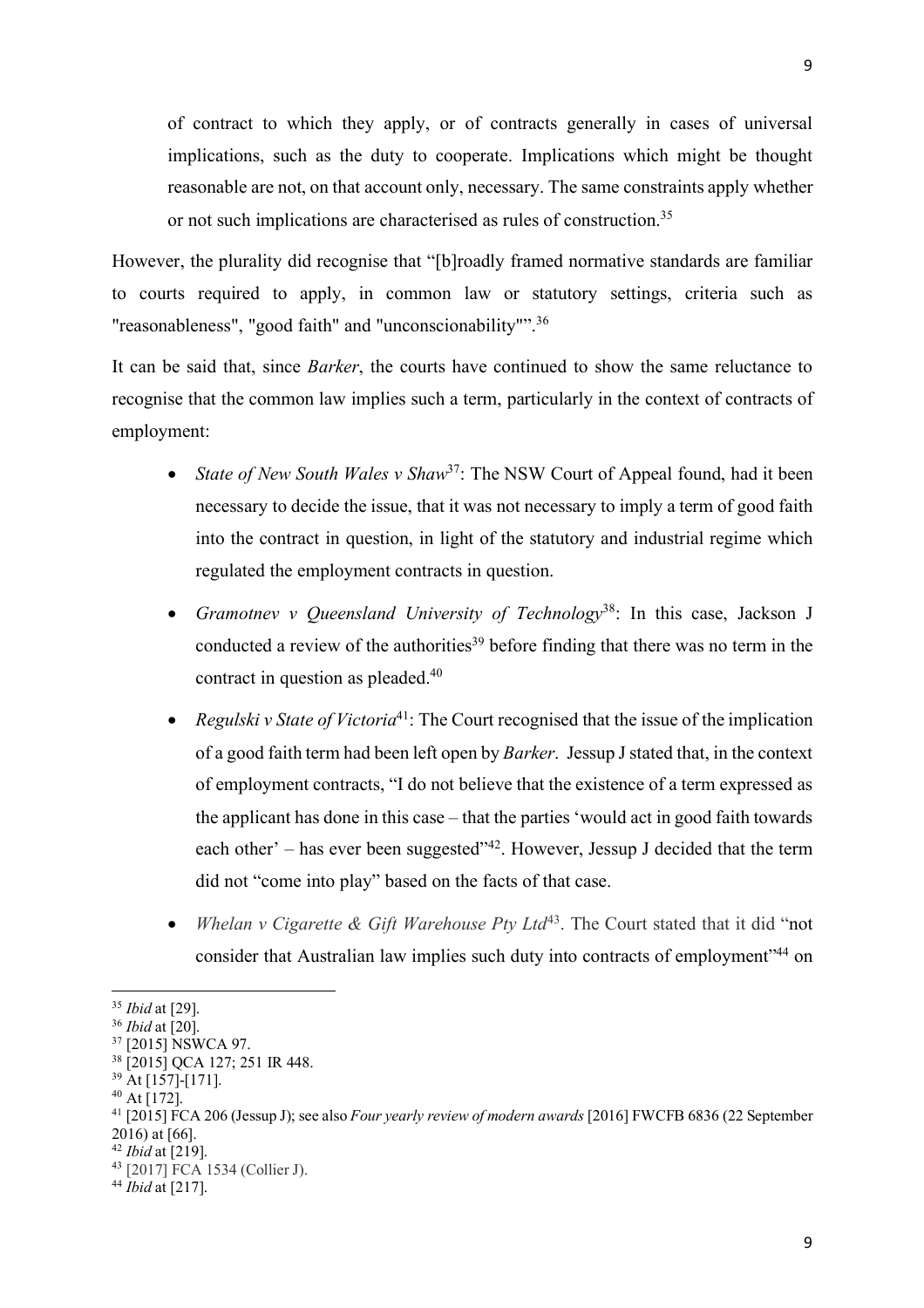the basis "that necessity does not demand its implication into contracts of employment, but also because of a lack of certainty about the content of such a duty in the employment context."45

Finally, regardless of whether or not a term of good faith is implied into contracts generally, a court may still find that terms should, as a matter of construction, be interpreted consistently with notions of good faith and reasonableness<sup>46</sup>. An example is whether a discretion, reserved in the contract, must be interpreted as being required to be exercised in good faith (or reasonably).

In *Renard*, the contract under consideration (a construction contract) contained a clause which permitted the principal to take over or cancel the contract if the contractor failed to show cause, "to the satisfaction of the Principal", why that power should not be exercised. The majority of the Court of Appeal (Priestley & Handley JJA) held that the powers conferred by the clause had to be read with the constraint of reasonable use (or good faith) as otherwise it would be "quite inconsistent with all the main contractual promises by each party to the contract to the other"<sup>47</sup>

More recent examples include:

- *McKeith v Royal Bank of Scotland Group PLC; Royal Bank of Scotland Group PLC v James*<sup>48</sup>: the appellants accepted that a discretion regarding whether or not to provide a discretionary bonus had to be exercised in good faith.
- *Bartlett v Australia & New Zealand Banking Group Ltd*49: the contract of employment has a provision allowing the employer to terminate where serious misconduct occurred in the employer's opinion 'for any reason". The Court held that the Bank was obliged in forming its opinion to act reasonably, at least in the *Wednesbury* sense and at least so far as its process, as distinct from the result, was concerned. The Court held that the Bank did not do this as a result of deficiencies in its investigation of the alleged misconduct.<sup>50</sup>

<sup>45</sup> *Ibid* [224].

<sup>&</sup>lt;sup>46</sup> Noting the High Court's statement that issues regarding implication of the term also apply to construction (see n35 above).

<sup>47</sup> *Renard* at 258 (Priestly JA).

<sup>48</sup> [2016] NSWCA 36.

 $49$  [2016] NSWCA 30.

<sup>50</sup> *Ibid* at [49], [51] (Macfarlan JA).